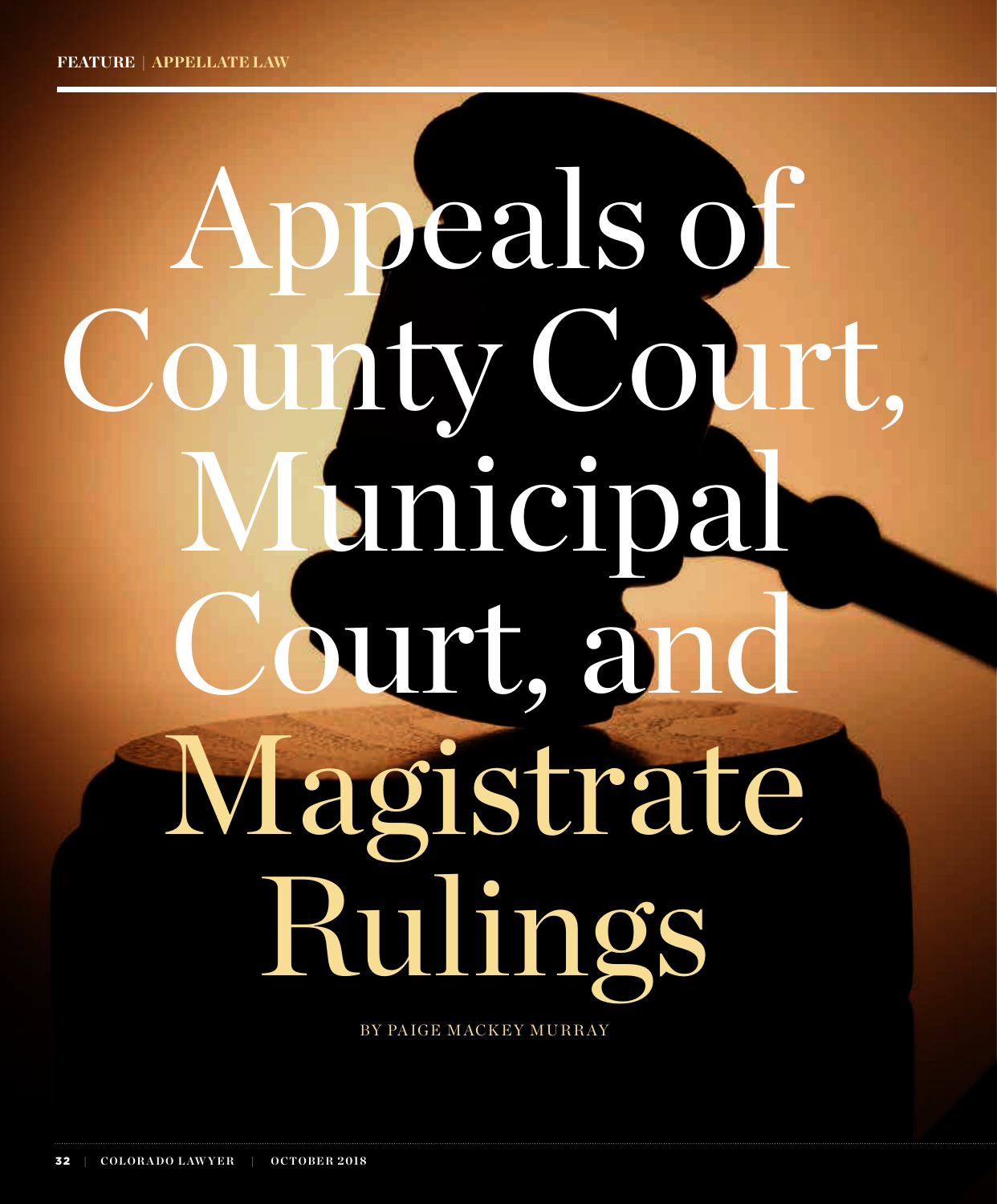*This article outlines the key procedural requirements for appealing municipal court, county court, and magistrate rulings, with a focus on the statutes and rules that govern these appeals.*

ot every appeal is before the highest court in<br>
the land, nor does every appeal start with a<br>
judgment entered by a district court judge. Many<br>
appeals are of decisions from a municipal judge,<br>
a county court judge, or a m the land, nor does every appeal start with a judgment entered by a district court judge. Many appeals are of decisions from a municipal judge, are usually less costly, complex, and time-consuming than appeals to higher courts, they require an understanding of complex statutory and rule frameworks. Being able to navigate these requirements and provide appellate services at the lower court level can be a meaningful means of achieving justice for clients and ensuring that any issues arising from municipal court, county court, or magistrate decisions are properly preserved for any further appeals to the Court of Appeals or Supreme Court.

## Appeals of County Court Decisions

In general, the Colorado Appellate Rules do not apply to appeals in courts other than the Colorado Court of Appeals and Colorado Supreme Court.<sup>1</sup> CRS § 13-6-310 applies to all county court appeals, although the procedures vary for civil and criminal appeals. The procedures for appealing a civil ruling from county court are governed by County Court Civil Procedure Rule (Colo. R. Cnty. Ct. Civ. P.) 411 and CRS § 13-6-311. Criminal appeals from county court are governed by Crim. P. 37 and CRS § 16-2-114.

Both civil and criminal appeals of county court decisions are brought in the district court for the judicial district in which the county court entering the judgment is located.<sup>2</sup> Counsel should refer to the local rules for the county from which they wish to appeal for any additional procedural requirements.<sup>3</sup>

### County Court Civil Appeals

A party wishing to appeal a county court civil judgment must file a notice of appeal in the county court within 14 days after the entry of judgment.4 Within that 14 days the appellant must also file an appeal bond with the clerk of the county court.<sup>5</sup> Within 35 days of the filing of the notice of appeal in county court, the appellant must docket the case in the district court and pay the docket fee.<sup>6</sup> An extension of time for filing the transcript will not change the deadline for docketing the case in the district court.7 Failure to timely docket the case in the district court could deprive that court of jurisdiction over the appeal.<sup>8</sup> It is unclear whether in a civil case the filing of the notice of appeal in the county court is jurisdictional.9

Colo. R. Cnty. Ct. Civ. P. 411 references a mandatory notice of appeal in Form 4.10 Form 4 is fairly rudimentary and does not include a list of issues to be raised on appeal. However, the particular county in which the appeal will be filed may require additional information.<sup>11</sup>

Once the appellant has paid any required record fee,<sup>12</sup> the county court clerk prepares the record, including any transcripts designated by the parties.<sup>13</sup> The clerk must notify the parties in writing of the completion of the record, at which point the parties have 14 days to file any objections.<sup>14</sup> If no objections are received, the clerk will certify the record.15 If there are objections, the county court will hold a hearing and resolve the issues, after which the record will be certified.16

In a civil case, it is not necessary to file a motion for new trial in the county court as a condition of appeal.<sup>17</sup> If a motion for new trial is filed within 14 days, the time for appeal is extended until 14 days after disposition of the motion.<sup>18</sup> However, in that case, only matters raised in the motion for new trial will be considered in the appeal.19

#### *Stays and Bonds*

A stay of the judgment is automatic once the notice of appeal and designation of record are filed, the appeal bonds are paid, and any advance fee required to prepare the record is paid.20 When the appeal is by the plaintiff, the bond is intended to pay the costs of the appeal and the judgment on any counterclaims.21 If the appeal is by the defendant, the bond is intended to pay the costs and any judgment if the appealing party is unsuccessful in the appeal. $^{22}$ 

The bond is a precondition to proceeding with the appeal.<sup>23</sup> However, an indigent party is not required to post a judgment bond as a precondition to proceeding with an appeal of an adverse money judgment from county court to district court.24 Under such circumstances, however, the execution of the judgment will not be stayed during the pendency of the appeal, and the appellant assumes the risk that the judgment creditor-appellee will execute the judgment.25

#### *Briefing Deadlines*

The opening brief in a civil appeal in district court is due 21 days after the filing of the record, and the answer brief is due 21 days after service of the opening brief.<sup>26</sup> There is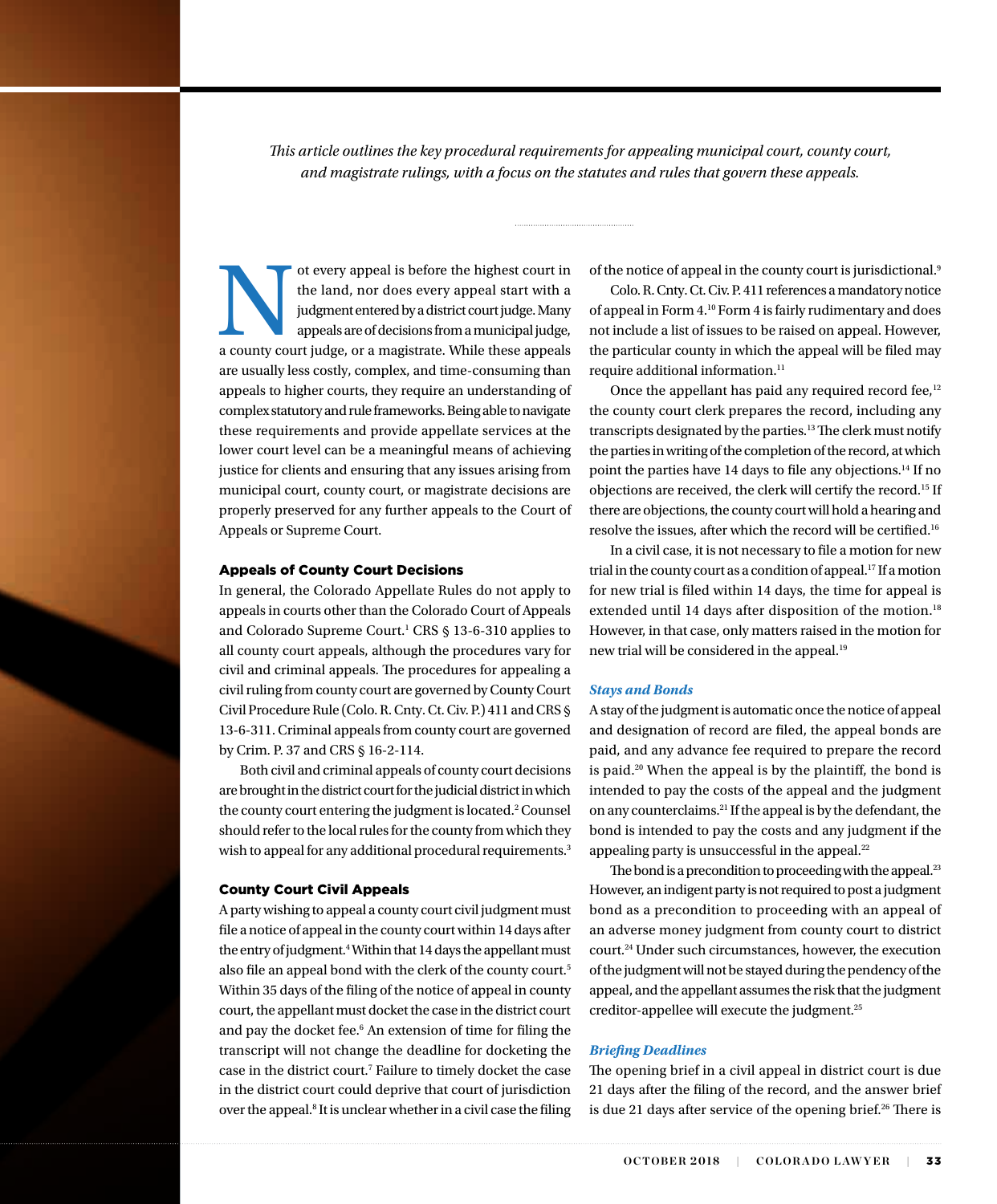no provision for a reply brief.<sup>27</sup> The court may allow oral argument in its discretion.28

## *Disposition of the Appeal*

On appeal of civil county court decisions, a district court may affirm, reverse, remand, or modify the judgment, and in its discretion may remand the case for a new trial with instructions or direct that the case be tried de novo before the district court.29 However, the district court may hold a de novo trial only if the record of the proceedings in the county court has been lost or destroyed or cannot be produced for a valid reason, or if a party has shown that there is new and material evidence that was unknown and undiscoverable at the time of the county court trial and that might affect the outcome if presented de novo in the district court.30

## County Court Criminal Appeals

In criminal proceedings, the district attorney may appeal a question of law decided by a county court, and the defendant may appeal a judgment of the county court.<sup>31</sup>

To appeal a criminal case from the county court, the appellant must file a notice of appeal in the county court within 35 days after the entry of judgment or the denial of post-trial motions, whichever is later.<sup>32</sup> The appellant must also, within the same 35 days, post the advance costs required by the county court for preparation of the record, serve a notice of the appeal upon the appellee, docket the appeal in the district court, and pay the district court docket fee.<sup>33</sup>

Unlike the notice of appeal in a civil case, the notice in a criminal case must state with particularity the alleged errors of the county court or other grounds relied upon for the appeal.<sup>34</sup> Failure to provide at least a minimal description of the issues on appeal could potentially preclude review of those issues in the district court.35

The notice of appeal also must include a stipulation or designation of the evidence and other proceedings the appellant desires to have included in the record certified to the district court.36 And if the appellant intends to argue sufficiency of the evidence, the appellant must designate a transcript of all relevant evidence.<sup>37</sup>

In a criminal case, the docketing of the appeal in the district court is a jurisdictional requirement, although the filing of the notice of appeal in the county court is not.<sup>38</sup>

After being served the notice of appeal and designation of record, the appellee has 14 days to designate any additional parts of the record.39 The appellant must post the advance cost of preparing the additional record within

"

Unlike in a civil appeal, a stay of execution is not automatic in a criminal appeal from a county court, but if a stay is requested before an appeal is docketed, it generally must be granted.

,,

seven days after service of the designation or the appeal will be dismissed.40 If the district court finds that the additional record was not necessary, it is required to order the appellee to reimburse the appellant for the cost advanced, regardless of the outcome of the appeal.41 If for any reason an adequate record cannot be certified to the district court, the case must be tried de novo in the district court.<sup>42</sup>

A criminal defendant is not required to file a motion for new trial before appealing to the district court, and if any such motion is filed it will not limit the issues that may be raised on appeal.43 However, if the court directs a party to file a motion for a new trial on a specific issue, the party may not appeal on that issue if he or she fails to file the motion.<sup>44</sup>

## *Stays and Bonds*

Unlike in a civil appeal, a stay of execution is not automatic in a criminal appeal from a county court, but if a stay is requested before an appeal is docketed, it generally must be granted.<sup>45</sup> There is an exception, however, for a sentence of probation, for which the court has discretion under the probation statutes to determine whether to enter a stay.46 Nonetheless, if the sentence of probation is from a misdemeanor conviction, a county court, upon request, must grant a stay of execution of the sentence pending appeal.<sup>47</sup>

If a sentence of imprisonment has been imposed, the defendant may be required to post bail, and if a fine and costs have been imposed, the court may require a deposit in the same amount.<sup>48</sup>

If the request for a stay is made after the appeal is docketed with the district court, the district court may take the action of ordering a stay.<sup>49</sup>

## *Briefing Deadlines*

In a criminal appeal from the county court, the opening brief of the appellant is due 21 days after certification of the record, and the answer brief of the appellee is due 21 days after service of the opening brief.<sup>50</sup> Unlike in a civil case, the criminal appeal provisions allow an appellant to file a reply brief within 14 days after service of the answer brief.<sup>51</sup> However, there is no provision in the statutes or rules for oral argument in a criminal appeal.52

## *Disposition of the Appeal*

As in civil appeals from county court decisions, the district court may affirm, reverse, remand, or modify the judgment, and in its discretion may remand the case for a new trial with instructions or direct that the case be tried de novo before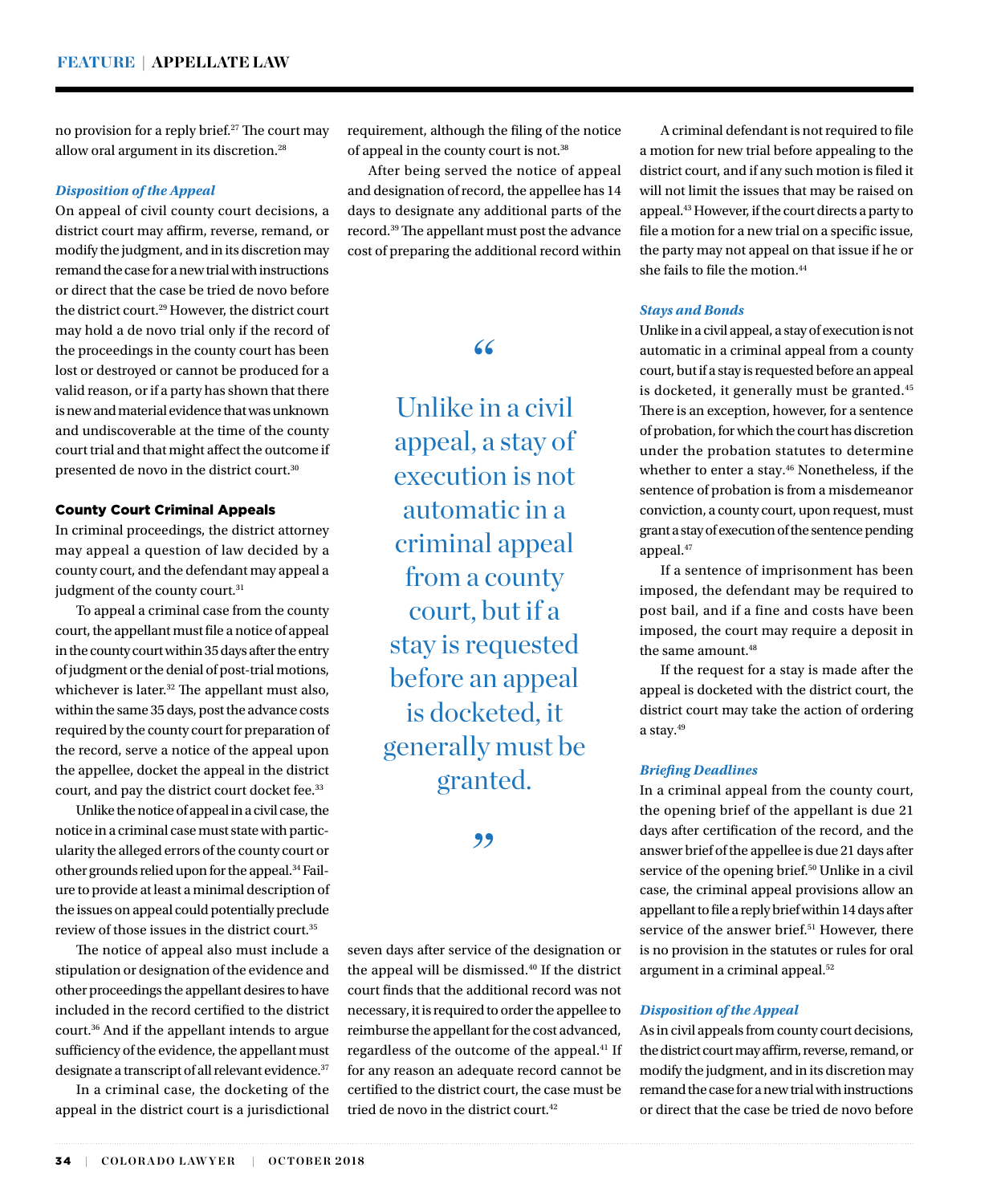the district court.<sup>53</sup> However, the outcome of a criminal appeal to the district court cannot result in an increase in the penalty.54

## *Appeals by the Prosecutor*

The prosecuting attorney may appeal a matter of law to the district court,<sup>55</sup> and may also bring an interlocutory appeal in the district court if the county court has granted a pretrial motion by the defendant for return of property and to suppress evidence, to suppress evidence, or to suppress an extra-judicial confession or admission.<sup>56</sup> The prosecuting attorney must certify to the judge who granted the motion and to the district court that the appeal is not taken for purposes of delay and that the evidence is a substantial part of the proof of the charge pending against the defendant.57 The prosecutor has 14 days from the time of entry of the order being appealed to file the notice of appeal with the district court and pay the docket fee.<sup>58</sup>

In such an interlocutory appeal, the prosecutor's opening brief is due 14 days after the record has been filed in the district court, the answer brief is due 14 days after service of the opening brief, and any reply brief is due seven days after service of the answer brief.<sup>59</sup> The court may order oral argument, but there is no specific provision for requesting it.60 Unless the court orders oral argument and rules on the record and in the presence of the parties, its decision must be by written opinion.61 No petition for rehearing is permitted.62

## Further Appeals in Both Civil and Criminal Cases

Where the district court has acted as an appellate court in reviewing a county court decision, the next appeal is to the Supreme Court upon writ of certiorari.63 However, at least in criminal cases, where the district court directs that the case be tried de novo before the district court, it is not acting as an appellate court, and further appeal is to the Court of Appeals.<sup>64</sup>

A petition for writ of certiorari in the Supreme Court must be filed within 42 days after entry of the district court judgment on appeal.<sup>65</sup> A party may file a petition for rehearing of the district court judgment but is not required to do so. $66$  If a petition for rehearing is filed, the petition for

## "

The procedural path of an appeal of a municipal court decision depends on whether the municipal court is a 'qualified court of record' or court 'not of record.' Thus, the first step in any municipal court appeal is to determine whether the municipal court is a qualified court of record, and what procedural filing deadlines and requirements apply in the appropriate appellate court.

writ of certiorari must be filed within 28 days after the decision on the petition for rehearing.<sup>67</sup> To appeal the outcome of a criminal trial de novo in the district court, an appeal to the Court of Appeals must be filed within 49 days of the date of the entry of the judgment, decree, or order from which the party appeals.<sup>68</sup>

## Appeals of Municipal Court Decisions

The procedural path of an appeal of a municipal court decision depends on whether the municipal court is a "qualified court of record" or court "not of record." Thus, the first step in any municipal court appeal is to determine whether the municipal court is a qualified court of record, and what procedural filing deadlines and requirements apply in the appropriate appellate court. Appeals from municipal courts not of record are controlled by CRS §§ 13-10-116 through -125, and appeals from municipal courts of record are controlled by Crim. P. 37.69

## *Qualified Courts of Record Versus Courts Not of Record*

A municipal court of record is typically a court of general jurisdiction that conducts its proceedings in accordance with the common law and has the ability to fine and imprison as well as hold a party in contempt.<sup>70</sup> The legislature has determined that the Supreme Court, Court of Appeals, district courts, county courts, and juvenile and probate courts in the city and county of Denver each "shall be a court of record," as well as "[a]ny court established by law and expressly denominated a court of record."71 A "qualified municipal court of record" is

a municipal court established by, and operating in conformity with, either local charter or ordinances containing provisions requiring the keeping of a verbatim record of the proceedings and evidence at trials by either electric devices or stenographic means, and requiring as a qualification for the office of judge of such court that he has been admitted to, and is currently licensed in, the practice of law in Colorado.<sup>72</sup>

## *Appeals from Qualified Municipal Courts of Record*

From a qualified municipal court of record, all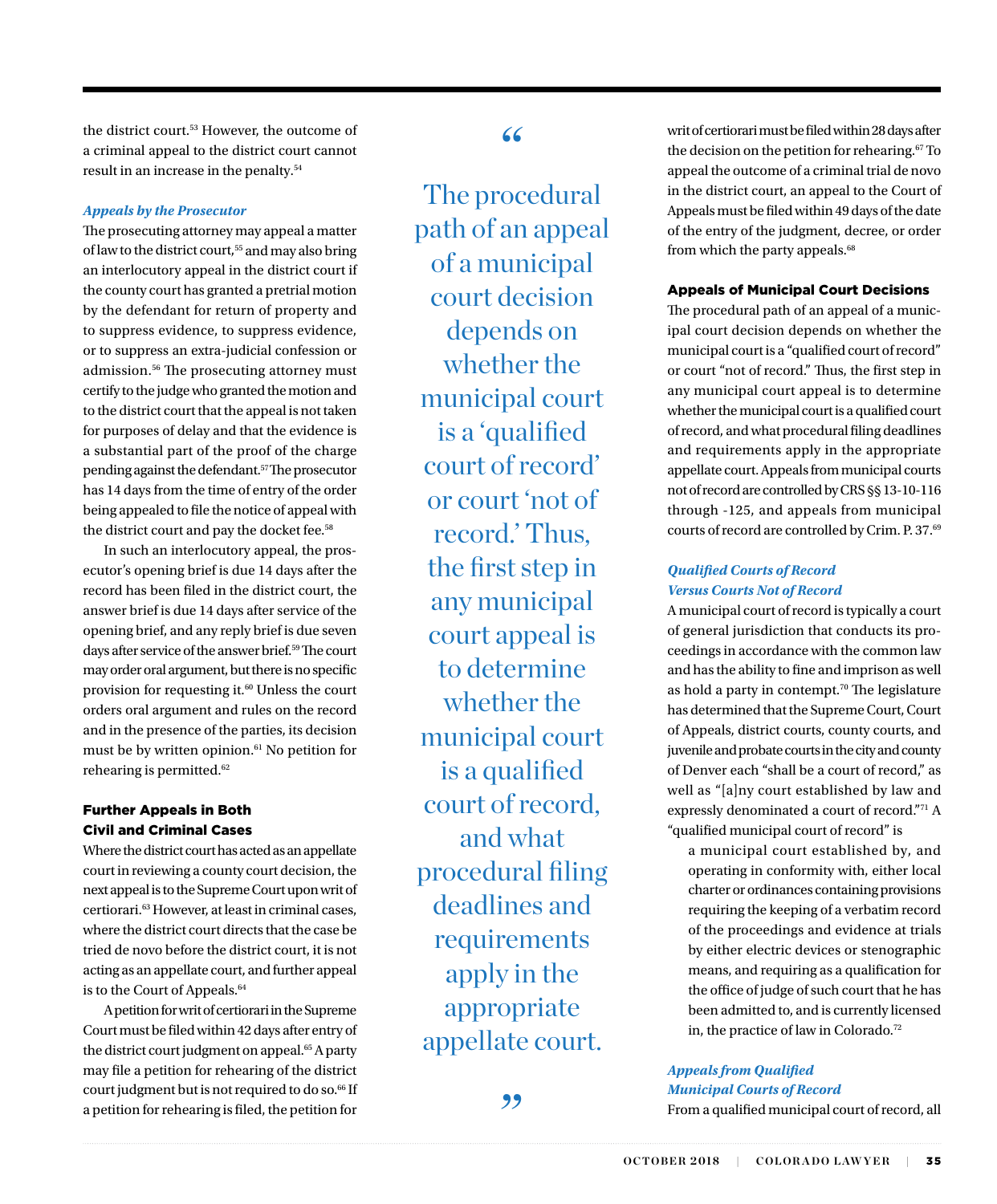appeals are brought to the district court of the county in which the municipal court is located.73 Such appeals are treated as if they were appeals from a county court, and all provisions regarding county court appeals (rather than the rules for municipal court appeals) apply.74 The procedural rules for appealing misdemeanor convictions from county court to district court also apply.75

In a qualified municipal court of record, the municipality may appeal a question of law arising from the municipal proceeding.76

Because the function of the district court in acting as an appellate court is the same whether the appeal originates from a municipal court of record or a county court, the district court has the same range of permissible actions: it may review the municipal court decision on the record, remand the case for a new trial with instructions, or direct that trial de novo be had before the district court.<sup>77</sup>

*Appeals from Municipal Courts Not of Record* On the other hand, if the municipal court is a court not of record, the appeal is brought in the county court in the county in which the municipal court sits, and the appeal is de novo, with the county court applying the municipal rules of procedure.78 In such a case, a party has 14 days to appeal to the county court.<sup>79</sup> The notice of appeal, which must be filed in duplicate, must contain the title of the case; the name and address of the appellant and the appellant's attorney (if any); the offense or violation of which the appellant was convicted; a statement of the judgment, its date, and any fine or sentence imposed; and a statement that the appellant appeals from the judgment.<sup>80</sup>

In a municipal court not of record, the municipality can maintain an action to construe, interpret, or determine the validity of any ordinance or charter provision; however, the



# Colorado Lawyers Helping Lawyers

Have you ever wondered what to do when a colleague needs help with an addiction?

## Do you know where to turn for confidential peer support?

Colorado Lawyers Helping Lawyers, Inc. offers free and confidential support to lawyers, judges, and law students experiencing problems with substance abuse and mental health issues.

## For more information, call 303-832-2233 or visit our website **clhl.org**.

municipality cannot appeal a judgment.<sup>81</sup> The taking of an appeal will not permit a retrial of any matter in which the appellant has been acquitted, or any conjoined charge from the conviction of which the appellant does not seek to appeal.<sup>82</sup> Additionally, rulings on motions in a municipal court not of record are not appealable.<sup>83</sup>

Once the appellant files the notice of appeal and pays the required \$1.50 record fee, the municipal court certifies the record, which includes the original papers in the municipal court file, a transcript of the record, and a copy of the notice of appeal.<sup>84</sup> The appellant must pay a docket fee to the appellate court within 14 days of ordering the transcript, and failure to do so may result in dismissal of the appeal.<sup>85</sup>

#### *Stays and Bonds*

Stays of judgment in the municipal court during an appeal are not automatic and must be requested.86 In a municipal court not of record, if a party desires a stay, the party must post a bond in a sum to be fixed by the municipal court and in an amount not exceeding double the amount of the judgment for fines and costs, plus an amount commensurate with any jail sentence, which "shall be not less than fifty dollars nor more than a sum equal to two dollars for each day of jail sentence imposed."87 No stay of execution may be granted until the appellant executes the approved bond.<sup>88</sup> The bond is conditioned on the appellant duly prosecuting the appeal, satisfying any judgment that may be rendered by the appellate court, and surrendering himself or herself in satisfaction of the appellate judgment if required.89 The municipality may also provide by ordinance other bond terms and conditions that are not inconsistent with the applicable statutes.90 Thus, parties should review municipal ordinances for any further bond requirements.

Although the municipal appeal procedures of Article 10 do not govern appeals from qualified municipal courts of record, presumably the stay provisions in CRS § 13-10-120, not being limited to appeals, still apply to such cases.<sup>91</sup>

## *Further Appeal*

In the case of a decision from the district court on appeal from a municipal court of record, the next appeal available is by writ of certiorari to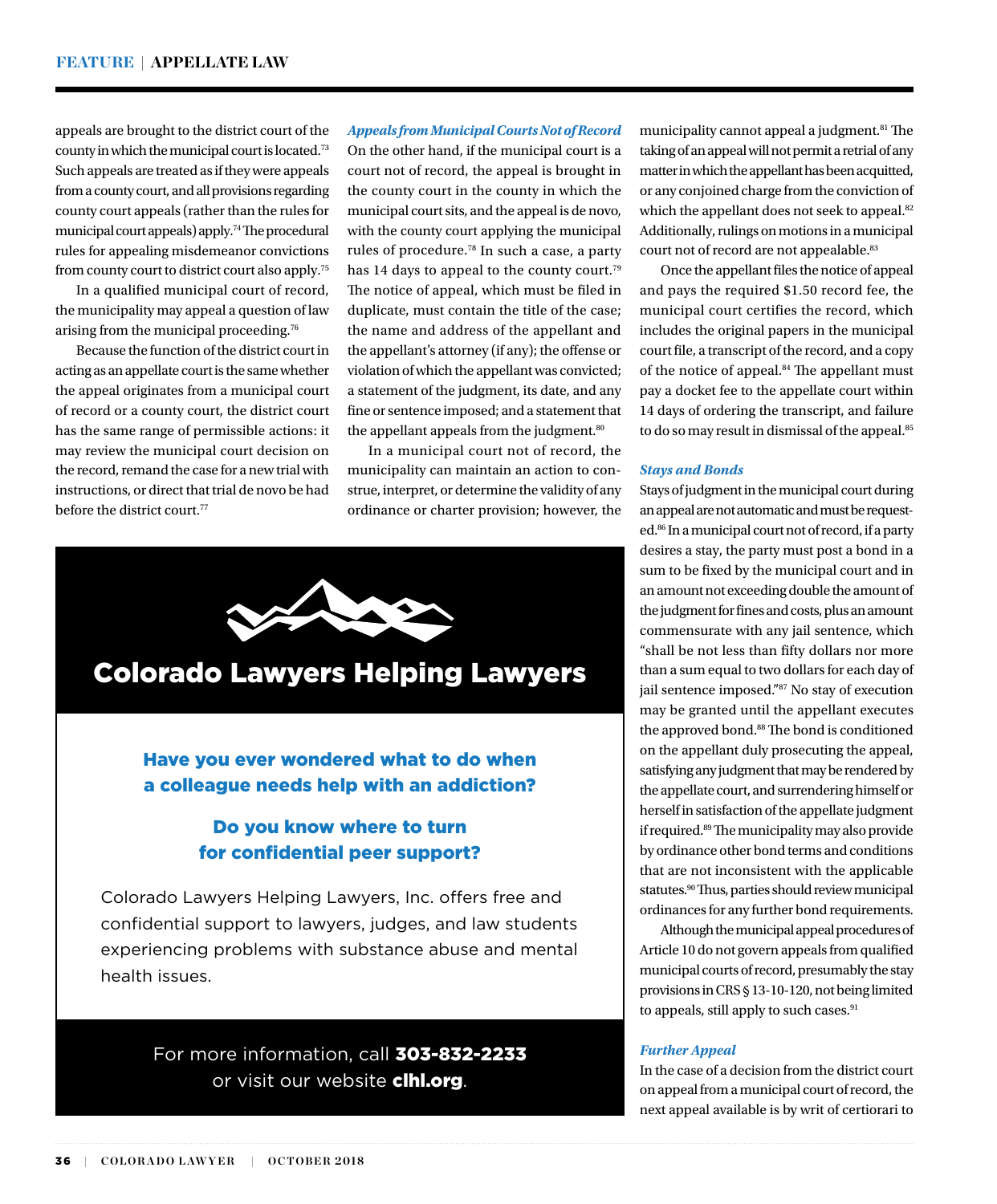the Supreme Court, except that, if the district court conducts a trial de novo, the next appeal would be in the Court of Appeals.<sup>92</sup>

In the case of a decision from a trial de novo in the county court resulting from a decision out of a municipal court not of record, because the county court is acting in its capacity as a trial court by conducting a trial de novo, presumably the next appeal would be taken to the district court under CRS § 13-6-310, as the party's first appeal of right.93 Then, if a further appeal is desired, it would be by writ of certiorari to the Supreme Court.<sup>94</sup>

## Appeals of Magistrate Rulings

Magistrate rulings are becoming increasingly common, especially in the area of domestic relations. Appealing magistrate rulings can be problematic if counsel is unaware of the specific procedural path required, which is determined by whether the magistrate is acting in a matter that requires the consent of the parties. Where the parties' consent is not necessary, the party wishing to appeal must file a petition for review with the district court before appealing to the next higher court.<sup>95</sup> But where the consent of the parties is necessary and was given, the appeal is pursuant to the Colorado Appellate Rules in the same manner as a district court order or judgment.<sup>96</sup>

Note that in certain types of cases, such as juvenile, dependency and neglect, and probate proceedings, the appeal deadline may be earlier and the procedures may be different.<sup>97</sup> Therefore, counsel should always double-check any applicable statutes and rules before proceeding in a particular case.

#### *Whether Consent is Necessary*

Colorado Rules for Magistrates (CRM) 6 governs whether consent is necessary for a magistrate to preside over a specific proceeding.

In criminal cases, consent is not necessary except for the entry of guilty pleas, the entry of deferred prosecution and deferred sentence pleas, the modification of terms and conditions of probation or deferred prosecutions and deferred sentences, and the imposition of stipulated sentences to probation in cases assigned to problem-solving courts.98

In domestic matters arising under Title 14, consent is required when a magistrate is presiding over contested hearings that result in permanent orders concerning property division, maintenance, child support, or allocation of

"

Appealing magistrate rulings can be problematic if counsel is unaware of the specific procedural path required, which is determined by whether the magistrate is acting in a matter that requires the consent of the parties.

,,

parental responsibilities.99 However, consent is not required for a magistrate to preside over motions to modify permanent orders concerning these same types of matters.100 Consent is also not required for a magistrate to determine an order concerning child support filed pursuant to CRS §§ 26-13-101 et seq. or for any other function authorized by statute.<sup>101</sup>

But whether a case is proceeding pursuant to Title 14 is not always clear. For instance, the Court of Appeals has recognized that issues regarding common law marriage may arise in a variety of cases and has held that where the issues arise in the dissolution of marriage context the case remains a "family law case" rather than a "civil case" for purposes of the consent requirements and appeal provisions.102

In other civil cases, no consent is necessary for a magistrate to

- conduct settlement conferences;
- conduct default hearings, enter judgments pursuant to CRCP 55, and conduct post-judgment proceedings;
- conduct hearings and enter orders authorizing a sale pursuant to CRCP 120;
- conduct hearings as a master pursuant to CRCP 53;
- hear and rule on motions relating to disclosure, discovery, and all CRCP 16 and 16.1 matters;
- conduct proceedings involving protection orders pursuant to CRS §§ 13-14-101 et seq.; and
- conduct any other function authorized by statute.<sup>103</sup>

Consent is necessary in all other civil matters, except that a magistrate may not (even with consent) preside over jury trials.104

In juvenile cases, the magistrate's powers are pursuant to Title 19, Article 1, and unless otherwise provided in the statute, consent is required.105

Finally, in probate and mental health cases, no consent is necessary for a magistrate to perform duties that may be delegated to or performed by a probate registrar, magistrate, or clerk pursuant to Colorado Rules of Probate Procedure (CRPP) 34 and 35; to hear and rule on petitions for emergency protective orders and petitions for temporary orders; and to conduct any other function authorized by statute.<sup>106</sup> Consent is required, however, for hearings and rulings on matters filed pursuant to CRS Titles 15, 25, and 27.107

A magistrate is required to specify in any appealable order whether consent was neces-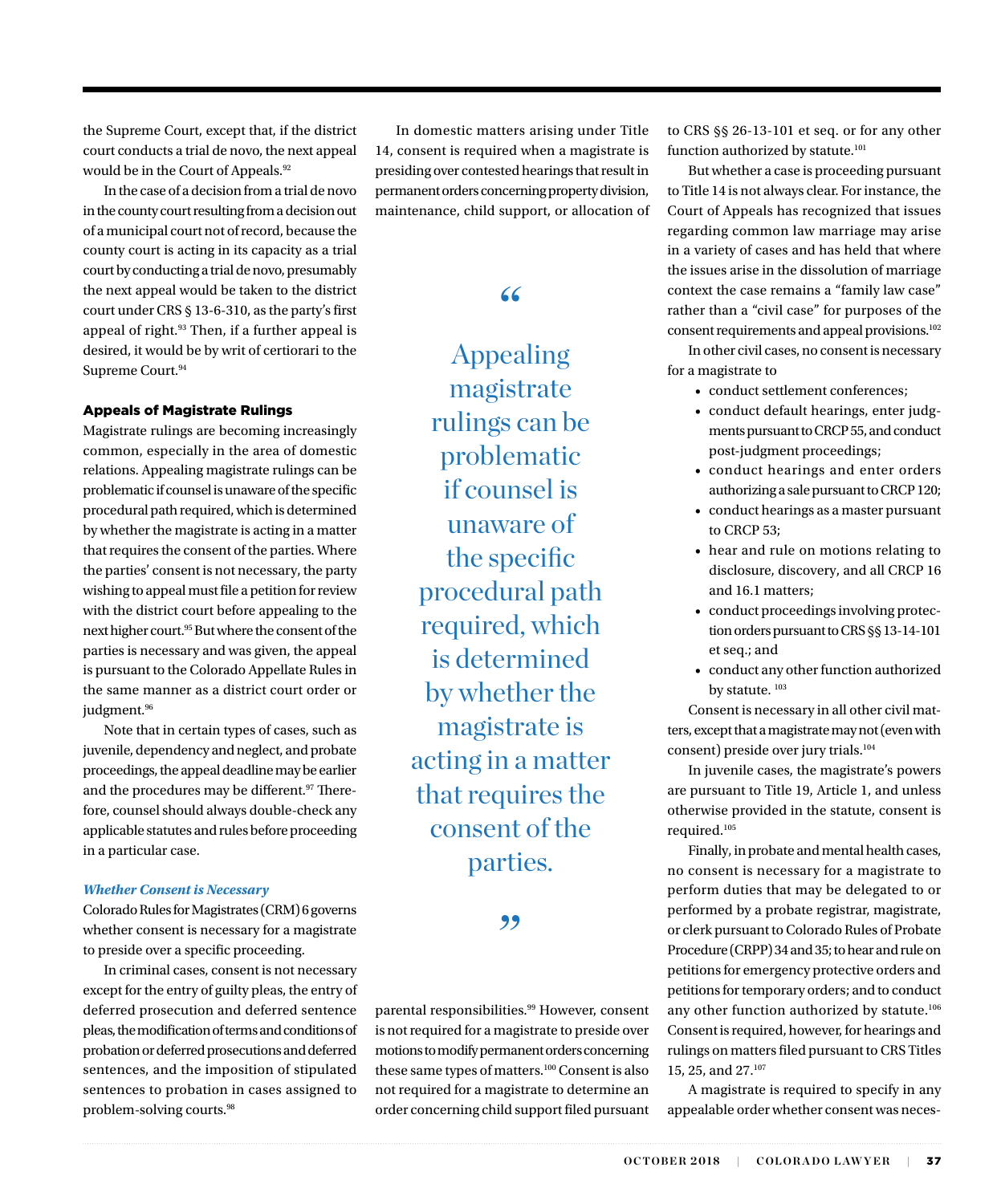sary and whether the party is required to file a petition for review or appeal directly to the appellate court.108 But counsel cannot rely on such notice. If the magistrate includes erroneous language in an order where consent was not necessary and the party fails to timely seek district court review as a result, that error will not confer jurisdiction on the Court of Appeals, although the district court may have grounds to review the untimely petition.109 And divisions of the Court of Appeals are in disagreement as to whether the Court may apply the unique circumstances doctrine to extend the deadline for filing a notice of appeal, where the party received erroneous notice from the magistrate.110 Moreover, where the proceeding is one that does not require consent of the parties, the fact that the parties did consent to the proceeding does not eliminate the requirement of a petition for review before appeal.<sup>111</sup>

## *Appeals Where Consent was Necessary*

Orders or judgments by a magistrate issued when consent is necessary and was given are *not* subject to review in the district court, but rather are appealed in the same manner as an order or judgment of a district court.<sup>112</sup> Thus, appeal in these cases is usually directly to the Court of Appeals under the Colorado Appellate  $\rm Rules.^{113}$ 

## *Petitions for Review Where Consent was Not Necessary*

Where consent of the parties is not necessary, a party wishing to appeal a final magistrate order or judgment must file with the district court a petition for review within 14 days if the parties are present when the order or judgment is entered, or within 21 days if the order or judgment is mailed or otherwise transmitted to the parties.<sup>114</sup>

Any request for an extension of time to file a petition for review must be made with the reviewing judge within the 21-day time limit.<sup>115</sup> The rules do not authorize any motions that would toll the time for seeking review in the district court,116 nor do they authorize a magistrate to act on a motion for reconsideration. But if a motion for reconsideration is filed within the 21-day time limit, it may (but will not always)

be treated as petition for review by the district court.117 And a motion to correct a clerical error filed with the magistrate pursuant to CRCP 60(a) does not constitute a petition for review and does not extend the time for filing such a petition.<sup>118</sup>

The petition for review must state with particularity the alleged errors in the magistrate's order or judgment and may be accompanied by a memorandum brief.<sup>119</sup> Within 14 days after being served with a petition for review, a party may file a memorandum brief in opposition.120 There is no specific provision allowing for a reply brief. A party petitioning for review is not required to prepare and file the transcripts with the district court, but failure to do so results in a presumption that the record would support the magistrate's order.<sup>121</sup>

On petition for review, the reviewing judge may rule solely on the petition and briefs or may conduct further proceedings, take additional evidence, or order a trial de novo in the district court.122 A reviewing judge cannot alter findings of fact unless they are clearly erroneous.123 The reviewing judge must adopt, reject, or modify the magistrate's order or judgment in a written order, which becomes the order or judgment of the district court.<sup>124</sup> Petitions for review, if not addressed by the district court, are not deemed denied under CRCP 59(j).<sup>125</sup>

## *Further Appeal*

Failure to timely seek review by the district court when required results in a waiver of the right to appeal to the higher court.<sup>126</sup> If a party wishes to appeal a district court's decision on a petition for review, the appeal is pursuant to the Colorado Appellate Rules in the same manner as any other order or judgment of a district court.<sup>127</sup> Issues not raised in the petition for review are generally viewed as not preserved for purposes of any further appeals.<sup>128</sup>

#### Conclusion

Appealing rulings from municipal and county courts and from magistrates may be critical to ensuring that justice is achieved in a particular case. Yet the statutes and rules governing such appeals are replete with potential procedural pitfalls. While this article provides an overview of the appellate framework for lower court appeals, it does not address every procedural nuance that may arise in a particular case, so counsel must carefully review the statutes and rules to determine the appropriate procedural avenue for appeal.



**Paige Mackey Murray** is a solo practitioner at Paige Mackey Murray LLC and is of counsel at Kaplan Law LLC. Her practice focuses on appellate **I** litigation. Murray is a former law clerk

for Justice Gregory J. Hobbs, Chief Judge Alan Loeb, and Chief Judge Janice B. Davidson paige@paigemackeymurraylaw.com; www. appealscolorado.com**.**

**Coordinating Editors:** Marcy G. Glenn, mglenn@ hollandhart.com; Christina F. Gomez, cgomez@ hollandhart.com; Stephen G. Masciocchi, smasciocchi@hollandhart.com

## NOTES

1. *See* CAR 1(a)(1) ("An appeal to the appellate court may be taken from . . . [a] final judgment of any district, probate, or juvenile court in all actions or special proceedings whether governed by these rules or by the statutes."); CAR Ch. 32, Refs & Annos, Cmt. 2 ("Rules 1 through 48, except where specifically noted otherwise, apply to appeals to either the supreme court or to the court of appeals."). One exception is for interlocutory appeals by a prosecutor under Crim. P. 37.1(g) ("If no procedure is specifically prescribed by this rule, the court shall look to the Rules of Appellate Procedure for guidance.").

2. CRS § 13-6-310(1).

3. For instance, currently Denver County requires a \$200 transcript deposit to be filed with any appeal. www.denvercountycourt.org/ how-and-where-to-file-an-appeal.

4. CRS § 13-6-311(1)(a); Colo. R. Cnty. Ct. Civ. P. 411(a).

5. *Id.*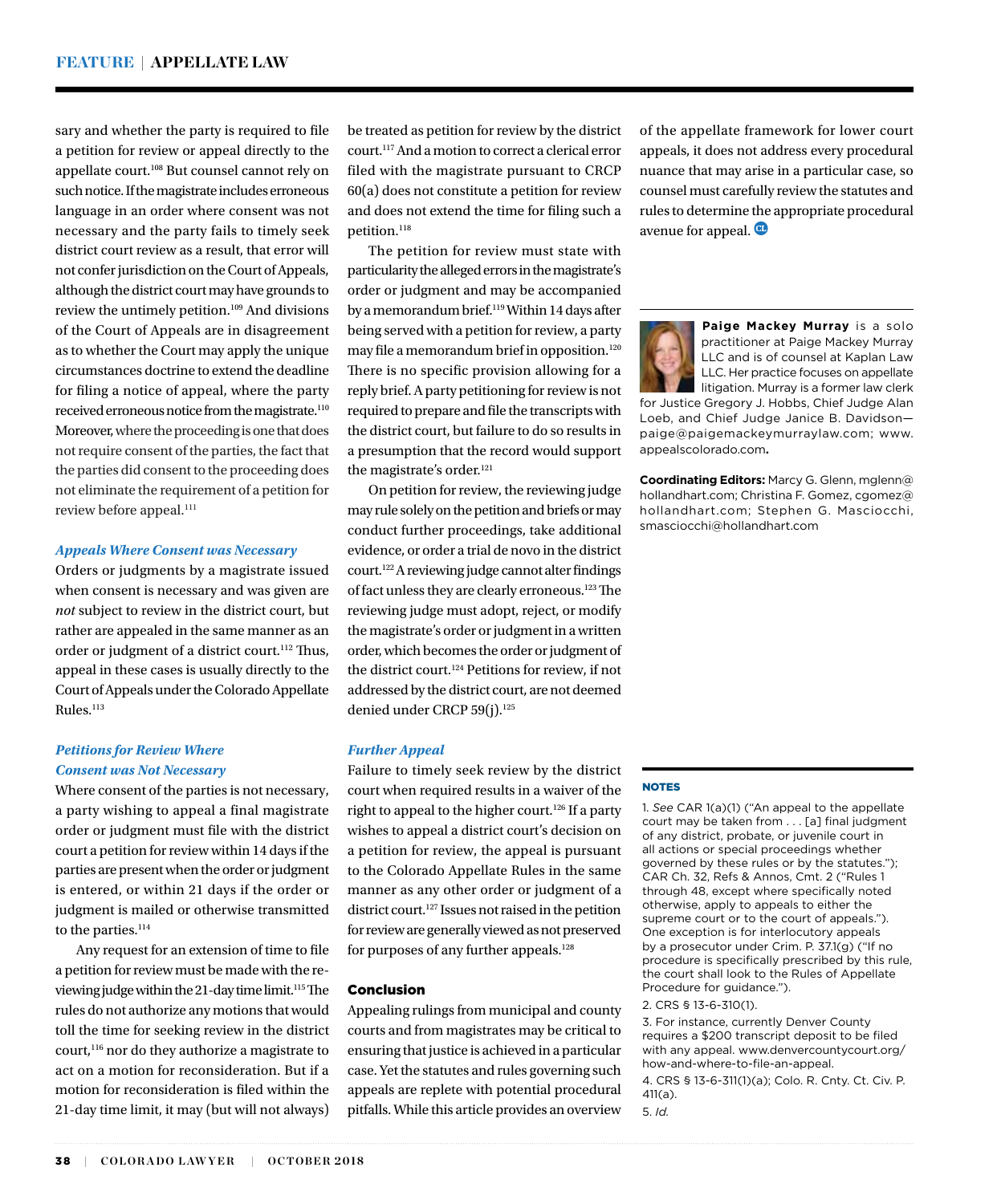6. Colo. R. Cnty. Ct. Civ. P. 411(a).

7. *Tumbarello v. Superior Court*, 575 P.2d 431, 433 (Colo. 1978).

8. Although Crim. P. 37 does not expressly state that filing in district court is jurisdictional, the Court in *Peterson v. People*, 113 P.3d 706, 712 (Colo. 2005), looked to CAR 3(a) and held that filing in the district court invokes the court's appellate jurisdiction. By extension, failure to timely file in the district court under Colo. R. Cnty. Ct. Civ. P. 411 and CRS § 13-6-311 could likewise deprive the district court of jurisdiction over the appeal.

9. The Supreme Court in *Peterson* held that in a criminal case under Crim. P. 37 filing the notice of appeal in county court is not jurisdictional. *Peterson*, 113 P.3d 706, 713. Because the Court relied in part on the principle that "the right to direct appeal of a criminal conviction is fundamental," *id.* at 708, it is unclear whether this holding would be extended to civil appeals.

10. Colo. R. Cnty. Ct. Civ. P. 411(a) requires that the notice be in the form appearing in the Appendix to Chapter 25, Form 4.

11. For instance, the Denver County Court has a required Notice of Appeal and Designation of Record form available on its website, www. denvercountycourt.org/notice-of-appeal-anddesignation-of-record-civil.

12. Neither Colo. R. Cnty. Ct. Civ. P. 411 nor CRS § 13-6-311 provides a deadline for paying any fee required for preparation of the record. However, under Rule 411, the lodging of the transcript must occur within 42 days after filing the notice of appeal. Colo. R. Cnty. Ct. Civ. P. 411(b); CRS § 13-6-311(2)(a).

13. Colo. R. Cnty. Ct. Civ. P. 411(b). Both CRS § 13-6-311(2)(a) and Rule 411(b) delineate a different process for stenographic recordings versus electronic recordings. There is no specific requirement that the appellant file a designation of record, other than for specific transcripts, although the county court may require a formal designation of record.

14. CRS § 13-6-311(2)(b); Colo. R. Cnty. Ct. Civ. P. 411(b).

15. *Id.*

16. *Id.*

17. CRS § 13-6-311(1)(b).

18. *Id.*

19. *Id.* Note that in criminal cases a party is not precluded from raising on appeal issues it did not raise in a motion for new trial. Colo. R. Crim. P. 33(b) ("The court may direct a party to file a motion for a new trial or other relief on any issue. The failure of the party to file such a motion when so ordered shall preclude appellate review of the issues ordered to be raised in the motion. The party, however, need not raise all the issues it intends to raise on appeal in such motion to preserve them for appellate review.").

20. CRS § 13-6-311(1)(b); Colo. R. Cnty. Ct. Civ. P. 411(a).

21. CRS § 13-6-311(1)(a); Colo. R. Cnty. Ct. Civ. P. 411(a).

22. *Id.*

#### 23. *Id.*

24. *O'Donnell v. State Farm Mut. Auto. Ins. Co.*, 186 P.3d 46, 54 (Colo. 2008).

25. *Id.*

26. Colo. R. Cnty. Ct. Civ. P. 411(d); CRS § 13-6- 311(4).

27. *Id.*

28. Colo. R. Cnty. Ct. Civ. P. 411(d).

29. CRS § 13-6-310(2).

30. Colo. R. Cnty. Ct. Civ. P. 411(d).

31. CRS § 16-2-114(1); Crim. P. 37(a).

33. *Id.*

34. Crim. P. 37(b).

35. *See Waltemeyer v. People ex rel. City of Arvada*, 658 P.2d 264, 265 (Colo. 1983) ("the notice of appeal provided sufficient notice to the parties and the district court of the basis for the appeal").

36. CRS § 16-2-114(2); Crim. P. 37(b).

37. *Id.*

38. *Peterson*, 113 P.3d 706, 708.

39. CRS § 16-2-114(2); Crim. P. 37(b).

40. *Id.*

41. *Id.*

42. CRS § 16-2-114(7); Crim. P. 37(g).

43. Crim. P. 33(a) and (b), 37(a).

44. Crim. P. 33(b).

45. CRS § 16-2-114(6); Crim. P. 37(f).

46. CRS § 18-1.3-202(1)(a) (an order placing a defendant on probation "shall take effect upon entry and, if any appeal is brought, shall remain in effect pending review by an appellate court unless the court grants a stay of probation pursuant to section 16-4-201"); CRS § 18-1.3- § 201(1)(a) ("A person who has been convicted of an offense, other than a class 1 felony or a class 2 petty offense, is eligible to apply to the court for probation.").

47. *People v. Steen*, 318 P.3d 487, 494 (Colo. 2014).

48. CRS § 16-2-114(6); Crim. P. 37(f).

49. *Id.* It is unclear whether the trial court retains jurisdiction to order a stay after the appeal is docketed. It is also unclear whether, after an appeal is docketed, the district court must order a stay when requested or does so in its discretion.

50. CRS § 16-2-114(5); Crim. P. 37(e). 51. *Id.* 52. *Id.* 53. CRS § 13-6-310(2). 54. CRS § 16-2-114(7); Crim. P. 37(g). 55. Crim. P. 37(a). 56. Crim. P. 37.1(a). 57. *Id.* 58. Crim. P. 37.1(b). 59. Crim. P. 37.1(d). 60. Crim. P. 37.1(e). 61. *Id.* 62. *Id.* 63. CRS § 13-6-310(4).

64. *See Bovard v. People*, 99 P.3d 585, 586 (Colo. 2004) (holding, in a criminal case, that "when the district court operates within the sphere of its trial court authority by conducting a trial de novo, the defendant has an appeal of right to the court of appeals from the final judgment of the district court"). This principle likely applies in civil cases as well. *See generally*  Colo. R. Cnty. Ct. Civ. P. 411(e) ("upon trials de novo held in the district court or in cases in which the judgment is modified . . . the judgment shall be that of the district court and enforced therefrom").

65. CAR 52(b)(1).

66. CAR 52(a). No petition for rehearing is allowed for an interlocutory appeal by a prosecutor under Crim. P. 37.1(e).

67. CAR 52(b)(1). The comments to the 2018 revised rule state: "C.A.R. 52 has been revised to recognize that petitions for rehearing of a district court's review of a county court judgment are permissible, and if a petition for rehearing is filed, the petition for writ of certiorari must be filed within 28 days after the district court's denial of the petition for rehearing."

68. CAR 4(b)(1) (prescribing deadline for notice of appeal); CRS § 13-4-102(1) (jurisdiction of court of appeals over final judgments of district courts).

69. Colo. Muni. Ct. R. Proc. 237.

70. *People v. Rodriguez*, 112 P.3d 693, 703–04 (Colo. 2005).

71. CRS § 13-1-111.

72. CRS § 13-10-102(3). *See Normandin v. People*, 91 P.3d 383, 385 (Colo. 2004) (such courts have been described as those "which are presided over by an attorney judge and are required to maintain an official record of in-court proceedings" and courts not of record as "the balance of municipal courts").

73. CRS § 13-10-116(2).

74. *Id. See Normandin*, 91 P.3d 383, 388 (CRS § 13-10-117 deadline for filing a notice of appeal does not apply to appeals out of qualified municipal courts of record).

75. CRS § 13-10-116(2).

76. CRS § 13-10-116(3). 77. *People v. Anderson*, 492 P.2d 844, 845 (Colo. 1972); CRS § 13-6-310(2). 78. CRS § 13-10-116(1); *Rainwater v. Cnty. Court*,

604 P.2d 1195, 1197 (Colo.App. 1979).

79. CRS § 13-10-117.

80. CRS § 13-10-118(1).

81. CRS § 13-10-116(3).

82. CRS § 13-10-118(2). 83. Colo. Muni. Ct. R. Proc. 237(a).

84. CRS §§ 13-10-117 and -119.

85. CRS § 13-10-122.

86. CRS § 13-10-120(1).

87. CRS § 13-10-120(3).

88. CRS § 13-10-117.

89. CRS § 13-10-121(1).

90. CRS § 13-10-121(3).

91. CRS § 13-10-116(2) (municipal court "appeal

<sup>32.</sup> *Id.*